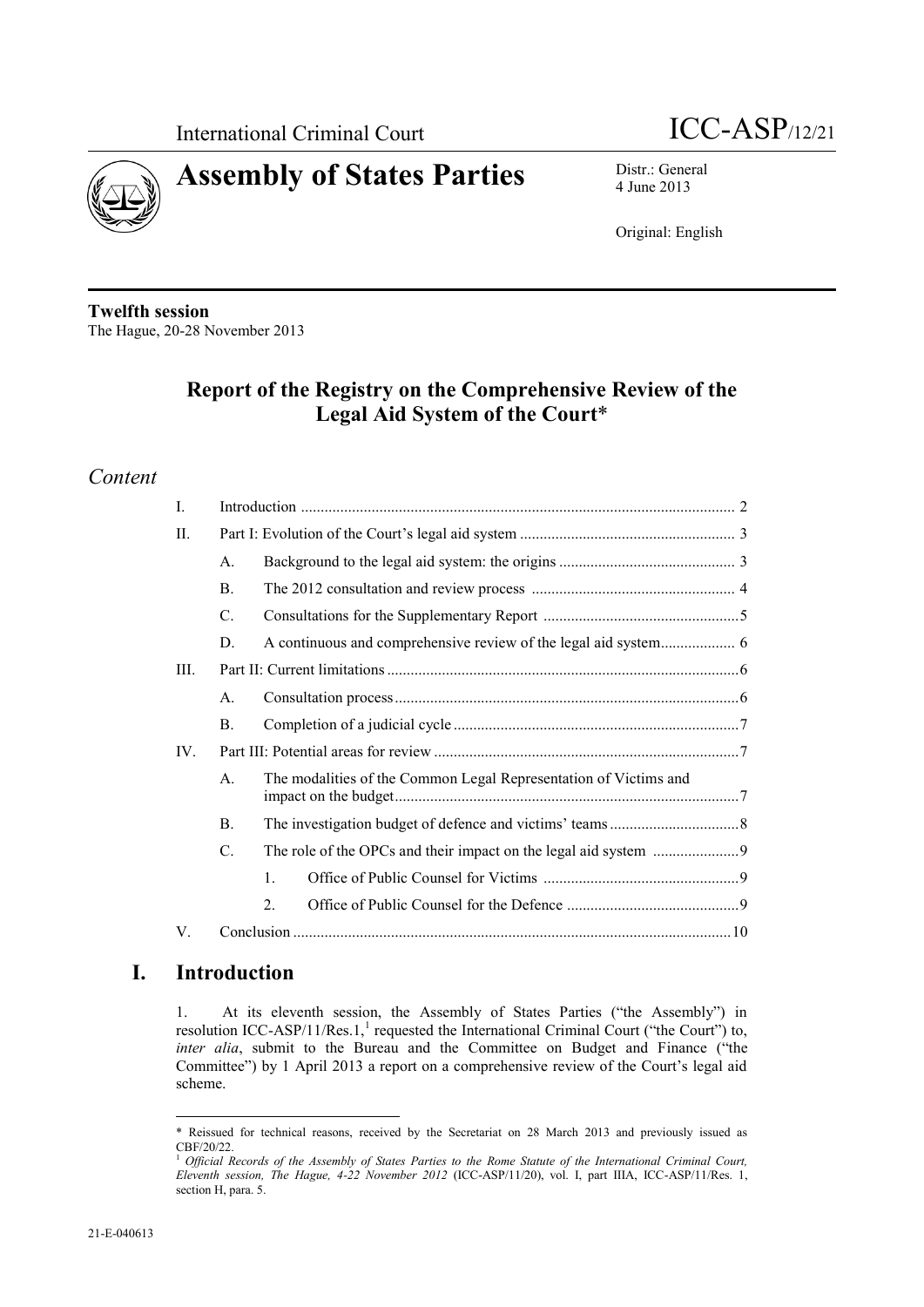<span id="page-1-0"></span>2. The conclusions of the "Report of the Bureau on legal aid" of 23 October 2012 ("the Report of the Bureau") provide certain, though limited, guidelines on the scope of the envisaged report on a comprehensive review.<sup>2</sup> In particular, as is stated in the said report, during the informal consultations held in the course of 2012 by The Hague Working Group ("The Working Group"), as well as during the course of bilateral meetings, it was observed that many aspects of the legal aid system were cross-cutting, and that some delegations considered the approach to the review of the legal aid to date to have been "piecemeal."<sup>3</sup> Consequently, the Bureau "proposed to mandate The Hague Working Group – in cooperation with the Court, the Committee on Budget and Finance and/or eventual assistance of external experts – with conducting a 'comprehensive' review of the legal aid system, elaborating and proposing systemic (structural) changes to the legal aid system, to be, if necessary, adopted at the twelfth session of the Assembly, in line with the March 2012 Bureau decision, which referred to comprehensive review of legal aid."<sup>4</sup> The Bureau then provided the following parameters to guide the envisaged review-exercise:

"21. The main task of such a comprehensive review should be to propose amendments to the legal aid system that would uphold the principles of fair trial, including efficiency, efficacy, and quality and professionalism of legal representation, as well as ensure the financial viability of the scheme.

22. Based on the outcome of the informal consultations held, such comprehensive or systemic review of the legal aid system should, among others, look at the impact of the following issues and aspects, while being cognisant of the respective mandates of other facilitations:

(a) To study whether ways can be found to implement the option of the enhanced role of the OPCV, as indicated in the Supplementary Report and tasked by the Bureau, without legal and practical impediments, and with particular concern towards issues of accountability, independence, conflict of interests and quality of legal representation in general.

(b) Cooperation related aspects:

Ways to enhance cooperation of States Parties (including establishing or reinforcing the role of an appropriate national focal point for cooperation with the Court) with the Court in identifying, freezing and confiscating assets directly or indirectly under the control of suspects, accused and convicted persons, and making them available to cover the expenses of their defence (as well as for other purposes, such as reparation of victims), while ensuring that the Court's requests for cooperation are adequately prepared and appropriately specific.

(c) Trial management related aspects:

Consider ranking cases according to their complexity and awarding lump-sum payments for the legal aid accordingly (thereby ensuring better time and expenditure planning).

(ii) Consider limiting the length of individual trial phases (process deadlines).

(d) Indigence related aspects:

(i) Reducing the indigence threshold.

(ii) Taking into account the assets of family members and associates when determining indigence.

(iii) Consider ways of further strengthening the process of establishing proof of indigence of accused.

<sup>&</sup>lt;sup>2</sup> Report of the Bureau on legal aid, ICC-ASP/11/2, 23 October 2012, paras. 20-22 (Conclusions (Part III)).

<sup>3</sup> *Ibid*., para. 20.

<sup>4</sup> *Idem*.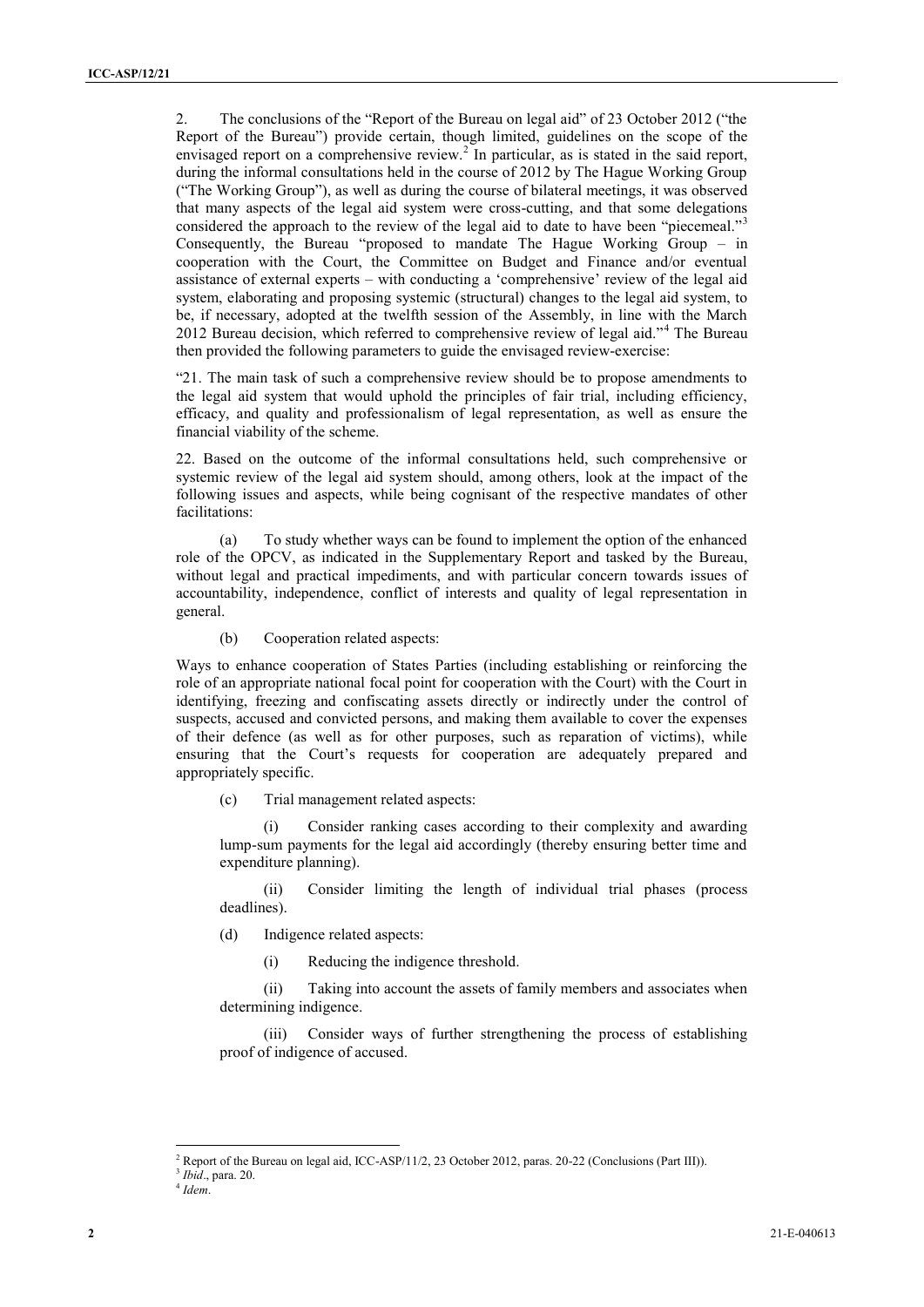(e) Counsel related aspects:

Consider the usefulness and financial implications of establishing an independent performance-monitoring mechanism.

(f) Analyze further the role of the OPCV and the OPCD, with particular focus on quality and professionalism of legal representation, and issues of independence, unnecessary overlap with external counsels, possible conflict of interest, and economy, respectful of the rights of both defendants and victims."<sup>5</sup>

3. At the outset, the Registry notes the magnitude of the comprehensive review report as envisaged by the Assembly, and the fact that it requires the overhaul of certain principles and policies in place which have been carefully developed and established over the span of the past ten years, since the coming into force of the Rome Statute.

4. The call for a *comprehensive* review, by definition, also requires the due execution of an extensive and comprehensive consultation process with all relevant stakeholders. Accordingly, sufficient time should be allocated in order to reasonably allow for the necessary consultations to take place, or for the significant amount of work required to undertake a meaningful review which can adequately and responsibly respond to the issues highlighted by the Assembly or identified by the Court itself.

5. In support of this process, the Registry takes this opportunity to report on aspects that The Hague Working Group should consider in the implementation of its mandate to conduct a comprehensive review of the legal aid system and to offer its views on the notion itself of undertaking a comprehensive review of the Court's legal aid system.

6. The observations provided below will elaborate firstly on the evolution of the Court's legal aid scheme (Part I); identify the limitations encountered in conducting a comprehensive review at this juncture (Part II), and offer preliminary insights on potential areas of the Court's legal aid system which may benefit from further consideration (Part III).

## **II. Part I: Evolution of the Court's Legal Aid System**

#### A. Background to the legal aid system: the origins<sup>6</sup>

<span id="page-2-0"></span>7. The Court has in place a comprehensive legal aid system that balances the requirements for adequate, effective and efficient legal representation of indigent persons with the budgetary constraints of a publicly funded legal aid scheme. The existing legal aid system is the by-product of extensive and multiple consultations conducted by the Registry in accordance with rule 20(3) of the Rules of Procedure and Evidence ("the RPE"). It is a carefully engineered system, which has been honed over time on the strength of experiences gained from the Court's proceedings.

8. The first version of the legal aid system of the Court was presented in  $2004^7$  after significant consultations with different stakeholders.<sup>8</sup> Numerous reports have since been produced by the Registry on all aspects of the Court's legal aid system, from indigence determination and threshold to legal aid entitlements of victims involved in the Court's proceedings.

9. Since its inception, the Court's legal aid system has been continuously monitored and periodic reviews have been undertaken to gauge whether the system is in need of

<sup>5</sup> *Idem*.

<sup>6</sup> The following part reflects, *grosso modo*, the content of the *Registry's Single Policy Document on the Court's Legal Aid System* ("the Single Legal Aid Document") submitted by the Registry to the Committee on 28 February 2013 (pursuant to resolution ICC-ASP/11/Res.1), in particular paras. 4-8.

<sup>&</sup>lt;sup>7</sup> Report to the Assembly of States Parties on options for ensuring adequate defence counsel for accused persons, ICC-ASP/3/16, of 17 August 2004.

<sup>&</sup>lt;sup>8</sup> There was direct consultation with over 50 experts comprising the Court's external partners, independent bodies representing the legal profession and *ad hoc* tribunals, in a process that commenced in January 2003. Court officials undertook exploratory missions to national bars and countries such as the United Kingdom, which have in place well established domestic legal aid systems. A seminar of counsel, attended by more than 40 experts and representatives of lawyers' associations, also provided further information.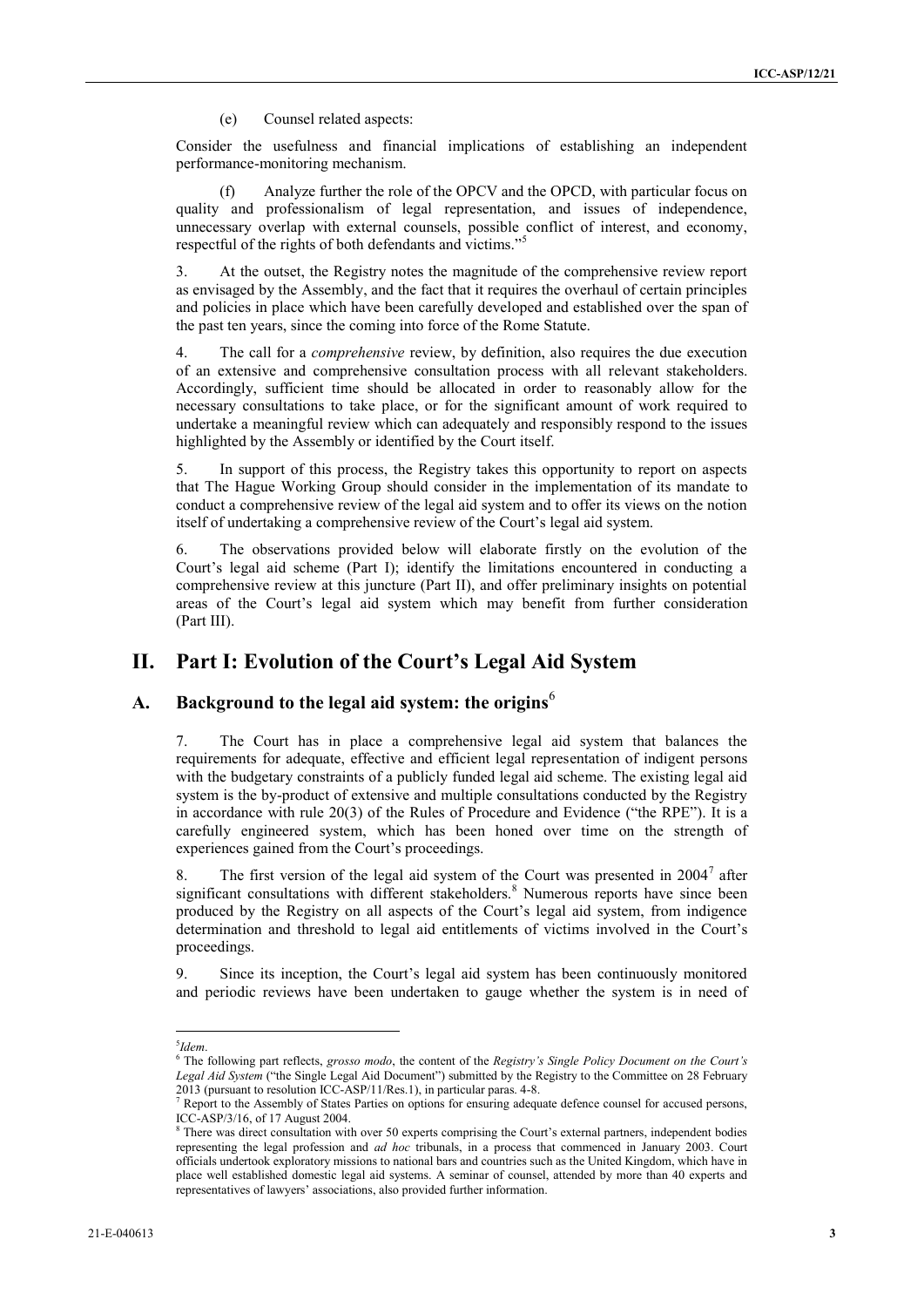refinement. A notable example of this *modus operandi* is the 2007 review of the Court's legal aid system where, nine months into the first proceedings before the Court, the Registrar commenced a performance review of the legal aid scheme on a *proprio motu* basis in order to propose to the Assembly amendments intended to improve the Court's legal aid system on the basis of the experience gained from implementation of the system in practice. The first series of amendments submitted in  $2007^9$  – which were the by-product of consultations with experts and stakeholders $10$ – were welcomed by the Committee, which found that the Registry proposals constituted a "sound structure for the legal aid system."<sup>11</sup> The Committee was further of the opinion — equally shared by the Registry — that a thorough review of the system ought to be done upon conclusion of a *full cycle* of proceedings.<sup>12</sup>

<span id="page-3-4"></span><span id="page-3-0"></span>10. The adjusted legal aid system has been in operation since 1 January 2008. The subsequent "Decision of the Bureau on legal aid"<sup>13</sup> ("the Decision of the Bureau") dated 23 March 2012 adopted by the Bureau in fulfilment of the mandate entrusted to it by the Assembly regarding a review of the system, as set out in resolution ICC-ASP/10/Res.4, section J, paragraphs one to three,<sup>14</sup> introduced new changes to the legal aid system.

#### **B. The 2012 consultation and review process**

<span id="page-3-2"></span><span id="page-3-1"></span>11. On completion of its tenth session (New York, 12  $\degree$  21 December 2011), the Assembly, having considered the legal aid system of the Court as one of the main cost drivers,<sup>15</sup> requested the Registrar to finalize consultations on the discussion paper it had presented on 7 December 2011,<sup>16</sup> in accordance with rule 20(3) of the RPE, and to present a proposal for a review of the legal aid system to the Bureau before 15 February 2012.<sup>17</sup> The Registrar presented the requested report in the form of the Registry's "Proposal for a review of the legal aid system of the Court in accordance with resolution ICC-ASP/10/Res.4 of 21 December 2011" ("the proposal paper").<sup>18</sup>

<span id="page-3-3"></span>12. The Assembly further requested the Court and the Bureau to continue reviewing the legal aid system, including its application, and to report the findings to the Assembly at its eleventh session.<sup>19</sup> Subsequently, at the Bureau meeting of 17 January 2012, the issue of legal aid was assigned to the Working Group.

13. In order to implement the terms of resolution ICC-ASP/10/Res.4, the Registrar immediately initiated consultations on the discussion paper. The Registry considered that "in order to respond to the request of the Assembly to the Court to continue to follow up on and assess the functioning of the legal aid system, it is of paramount importance to pursue the dialogue with all the external partners in order to be able to establish a consistently and substantially revised legal aid programme."<sup>20</sup> The discussion paper was thus submitted to

<sup>9</sup>Report on the operation of the Court's legal aid system and proposals for its amendment, ICC-ASP/6/4, of 31 May 2007, para. 26 ("the Adjustment Report").

<sup>&</sup>lt;sup>10</sup> This 2007 review process involved comprehensive consultations and meetings, and contributions were received from lawyers admitted to the Court's List of Counsel, various lawyers' associations, including the International Bar Association and the International Criminal Bar, *ad hoc* tribunals, countries with legal aid systems.

<sup>&</sup>lt;sup>11</sup>Report of the Committee on Budget and Finance on the work of its eighth session, ICC-ASP/6/20, para. 80.

<sup>&</sup>lt;sup>12</sup>See, *e.g.*, Report of the Committee on Budget and Finance on the work of its fourteenth session, ICC-ASP/9/5, para. 77.

<sup>&</sup>lt;sup>13</sup>Decision of the Bureau on legal aid of 23 March 2012, ninth meeting (ICC-ASP-2012).

<sup>&</sup>lt;sup>14</sup> Official Records ... Tenth session ...2011 (ICC-ASP/10/20), vol. I, part III, ICC-ASP/10/Res.4.

<sup>&</sup>lt;sup>15</sup> First report of the Bureau on Legal Aid (ICC-ASP/11/2/Add.1), para. 8.

<sup>&</sup>lt;sup>16</sup>On 7 December 2011, the Registrar informally submitted a discussion paper ASP10/01P13, exploring possible preliminary avenues to optimize the efficient use of resources allocated by States to legal aid to be paid by the Court. The Registrar had indicated that the objective of the discussion paper was to launch consultations with various partners, following which she would make formal proposals on legal aid.

<sup>&</sup>lt;sup>17</sup>Cf., resolution ICC-ASP/10/Res.4/Section J, para.3 (adopted by *consensus* at the Ninth plenary meeting of the Assembly, on 21 December 2011). The Assembly also mandated its Bureau to decide on the implementation of the revised legal aid system on a *provisional* basis, and requested it to do so before 1 March 2012, with a view to enabling it to be applied with effect from 1 April 2012 to cases *currently* before the Court and to *future* cases.

<sup>&</sup>lt;sup>18</sup>Received by the Secretariat, in French, on 15 February 2012. The proposal paper is contained in *Appendix II* of the Decision of the Bureau, *supra*, footnot[e 13.](#page-3-0) See, generally, the proposal paper, paras. 4-5 and 7 *et seq.* <sup>19</sup>Res.4, section.J, para. 3, *supra*, footnot[e17.](#page-3-1)

<sup>&</sup>lt;sup>20</sup> In the discussion paper, *supra*, footnot[e 16,](#page-3-2) due consideration was given to the fundamental principles governing the provision of legal aid, which were already recognised in 2004, namely *equality of arms, objectivity, transparency, continuity* and *economy.* See, the proposal paper, *supra*, footnot[e 18,](#page-3-3) paras. 11-12.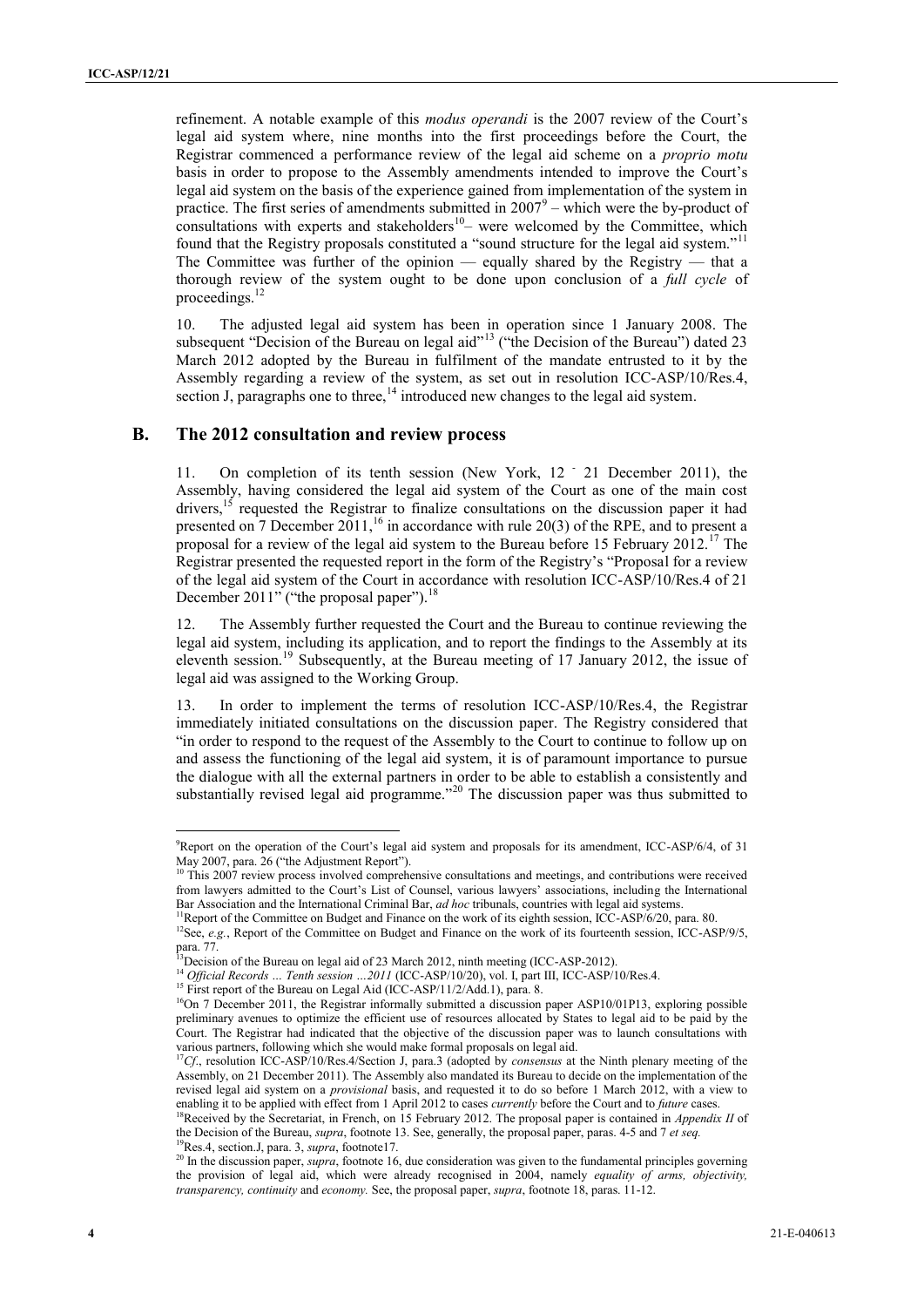all defence counsel and legal representatives of victims involved in cases before the Court, to legal associations and internal actors, such as the Offices of Public Counsel ("the OPCs"), for their comments.

14. The consultations initiated by the Registrar, although undertaken in a short timeframe owing to the calendar established by the Assembly, generated a considerable amount of input. In addition to feedback in writing, the Registrar also invited different stakeholders to a meeting where they engaged in an exchange of views prior to submission of the proposal paper. The Registry's final proposals mainly addressed two aspects of the legal aid system, namely the teams' composition and the determination of remuneration. Several topics which called for further consultation were deferred.<sup>21</sup>

15. The recommendations on legal aid were adopted by the Working Group on 21 March 2012, and the Bureau adopted the report at its ninth meeting, on 23 March 2012 ("Decision of the Bureau"), and conveyed the decision to the Court. The changes introduced to the Court's legal aid system as a result of this process took effect as of 1 April  $2012^{22}$  in accordance with the modalities of implementation stipulated in the Decision of the Bureau of March 2012.

## **C. Consultations for the Supplementary Report**<sup>23</sup>

<span id="page-4-0"></span>16. The Decision of the Bureau requested the Court to continue the elaboration of the legal aid system including on three specific aspects already identified in the proposal paper, namely: *(i)* remuneration in the case of several mandates; *(ii)* legal aid travel policy, and, *(iii)* remuneration during phases of reduced activity.<sup>24</sup> In addition, *(iv)* the Bureau requested the Court "to present proposals for an enhanced role of the Office of Public Counsel for Victims ("OPCV")." Moreover, the Bureau referred to "a comprehensive review of the legal aid system and victims' participation."<sup>25</sup>

17. Following the Decision of the Bureau, the Registry once again engaged in consultations concerning four aspects of the legal aid system, in conformity with the lessons learnt from previous consultations. The feedback received was carefully reviewed and scrupulously considered in the drafting and formulation of the Registry's final proposals.

18. Following consultations on 17 August 2012, the Registry circulated its report, entitled "Supplementary Report of the Registry on four aspects of the Court's legal aid system"<sup>26</sup> to the Committee in advance of its nineteenth session. The proposals for amendments contained in the Supplementary Report were adopted as presented without any changes by the Assembly during its eleventh session.

#### **D. A continuous and comprehensive review of the legal aid system**

19. As stated in the introduction, pursuant to resolution ICC-ASP/11/Res.1, the Assembly requested the Court to submit to the Bureau and the Committee, by 1 April 2013, a report on the *comprehensive* review of the legal aid scheme of the Court having provided general guidelines on the scope of such a review as mandated to The Hague Working Group.

20. The Registry recalls its position as elaborated in the Supplementary Report, that "the Court's legal aid scheme is not set in stone and is a living system, which is constantly monitored, scrutinized and moulded or perfected, to reflect the experience gained from the application of the system in practice."<sup>27</sup> Accordingly, in practice there has been and there

<sup>&</sup>lt;sup>21</sup> Multiple representation; the Court's expenses policy; remuneration during phases in which activities are considerably reduced as well as an enhanced role of the Office of Public Counsel for Victims.

<sup>22</sup>In accordance with the terms of resolution ICC-ASP/10/Res.4, *supra*, footnot[e 17.](#page-3-1)

<sup>&</sup>lt;sup>23</sup>Supplementary Report of the Registry on four aspects of the Court's legal aid system (hereinafter "the Supplementary Report"), ICC-ASP/11/43, of 1 November 2012 (previously issued as CBF/19/6 and Add.1 and circulated by the Registry on 17 August 2012).

<sup>24</sup> As defined *ibid*., para. 40.

<sup>25</sup>Report of the Bureau, *supra*, footnot[e 2,](#page-1-0) para. 3.

<sup>26</sup> The Supplementary Report, *supra*, foornot[e 23.](#page-4-0)

<sup>27</sup>*Ibid*., para. 62.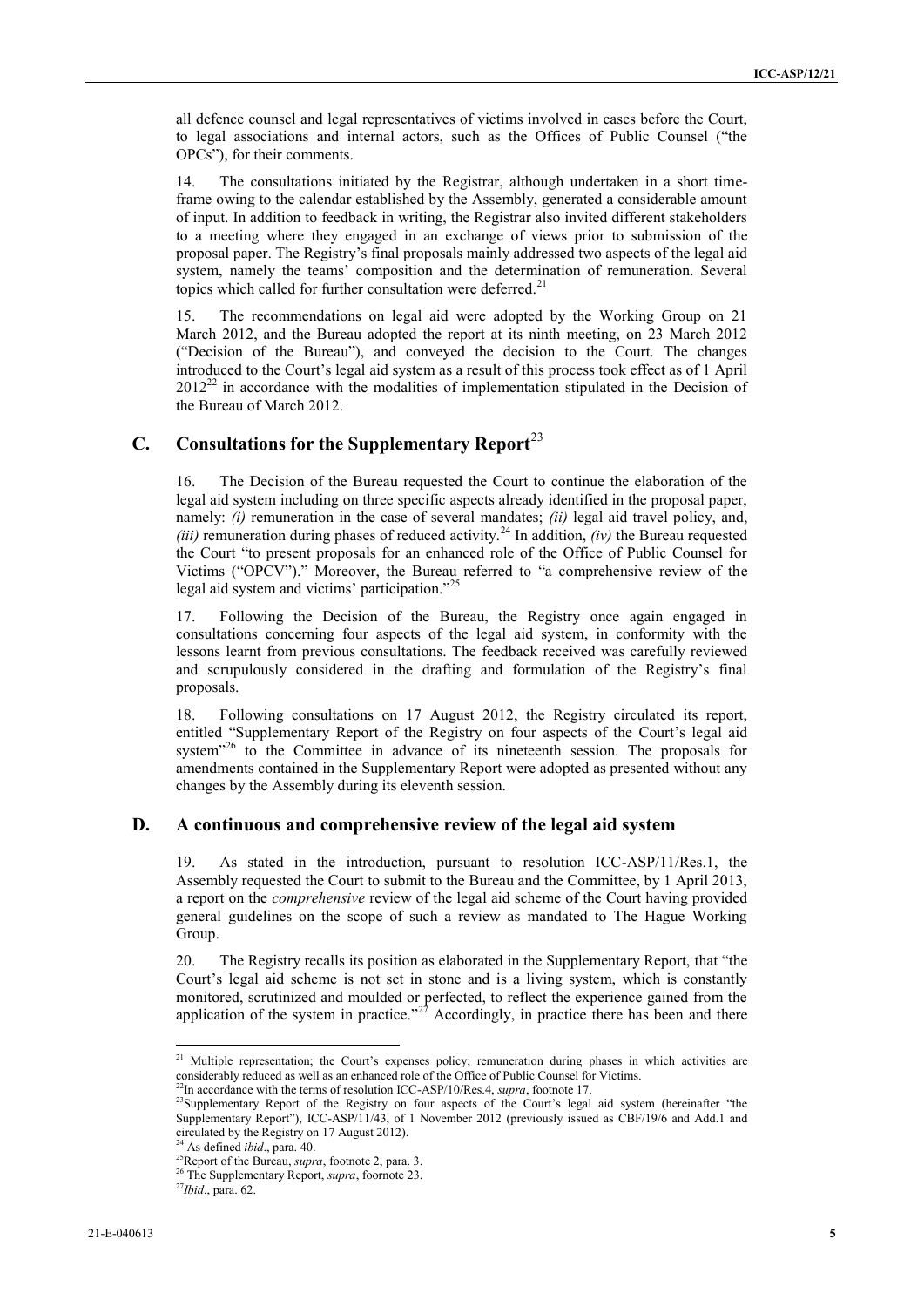still is a *continuous* monitoring of the legal aid system and additional reviews with corresponding amendments will be undertaken when justified – as they have been in the past – to make the system more cost effective and ever more responsive to the needs of legal aid beneficiaries based on additional experiences gained from practice.

21. The Registry reiterates that the multiple consultations and changes introduced to the legal aid system since the beginning of the Court's activities, including following *proprio motu* review processes, as well as the countless public filings of the Registrar in response to applications for judicial review of her decisions,<sup>28</sup> demonstrate the Registry's pro-active economically conscious stance, while at the same time remaining mindful of the need to ensure that the funds furnished under the system are sufficient and reasonable for an effective and efficient legal representation. Overall, these and other initiatives, aimed at improving the system demonstrate that, in view of the Registry, the legal aid system is a functional living scheme while its review is a continuous responsive *in fieri* process.

22. It is the Registry's considered opinion that the Court's legal aid system has at this stage gone through significant changes resulting in several important amendments, including those initiated by the Registry in 2007, which have refined the system. Major deficits in the system have already been duly identified and rectified, in particular in the amendments carried out in 2012. Based on the extensive experience and the *continuous* and *comprehensive* monitoring of the legal aid system since the Court's first judicial activities, it can be safely stated that at this juncture, with the latest set of changes in 2012, the major items that required amendment, in particular from a cost-savings perspective, have been identified and remedied.

23. The Registry therefore believes that its efforts over the best part of the last decade amount, to a large extent, to a *comprehensive review* of the legal aid system, and have resulted in significant changes, which have made the Court's legal aid system more economically conscious and efficient, while remaining responsive to the real needs of its end-users in the *sui generis* proceedings of the International Criminal Court. For a visualization of the Registry's evolutionary review of the Court's legal aid system from 2004 to 2013, see the graph provided in annex.

24. The results of these actions and chronological developments are further enumerated in the recently submitted Single Legal Aid Document of the Registry.<sup>29</sup>

## **III. Part II: Current Limitations**

#### **A. Consultation process**

25. As indicated above, it is axiomatic that in order to have a meaningful comprehensive review of the legal aid system, significant consultations are required in accordance with rule 20(3) of the RPE to gather the views and observations of the system's beneficiaries first and foremost, the legal profession and other pertinent stakeholders. Such a process, by definition, requires sufficient time for it to be beneficial and generate substantive feedback which can then be used in new policy formulation.

26. The Registry reports that the Counsel Support Section ("CSS") – in charge of managing the Court's legal aid system on behalf of the Registrar – is presently conducting a "lessons learnt" exercise and has requested recipients of its services (*i.e.*, external defence and victims' teams, members of the List of Counsel, NGO-partners, to name but a few) to provide observations and suggestions on the services provided by the Section during the course of the past decade, including on the Court's legal aid system. This process will provide valuable insights to the Registry for the purposes of further analysis of the Court's legal aid system.

27. Notwithstanding the findings to be obtained from the abovementioned lessons learnt exercise, the Registry is of the view that producing a report detailing a comprehensive review requires the organ to embark on an even more rigorous, focused and methodological

<sup>&</sup>lt;sup>28</sup> See, in particular, *ibid.*, para. 63, footnote 18, quoting some samples of public filings (excluding confidential observations) for the period between May 2011 to June 2012 alone. <sup>29</sup>Single Legal Aid Document, *supra*, footnot[e 6.](#page-2-0)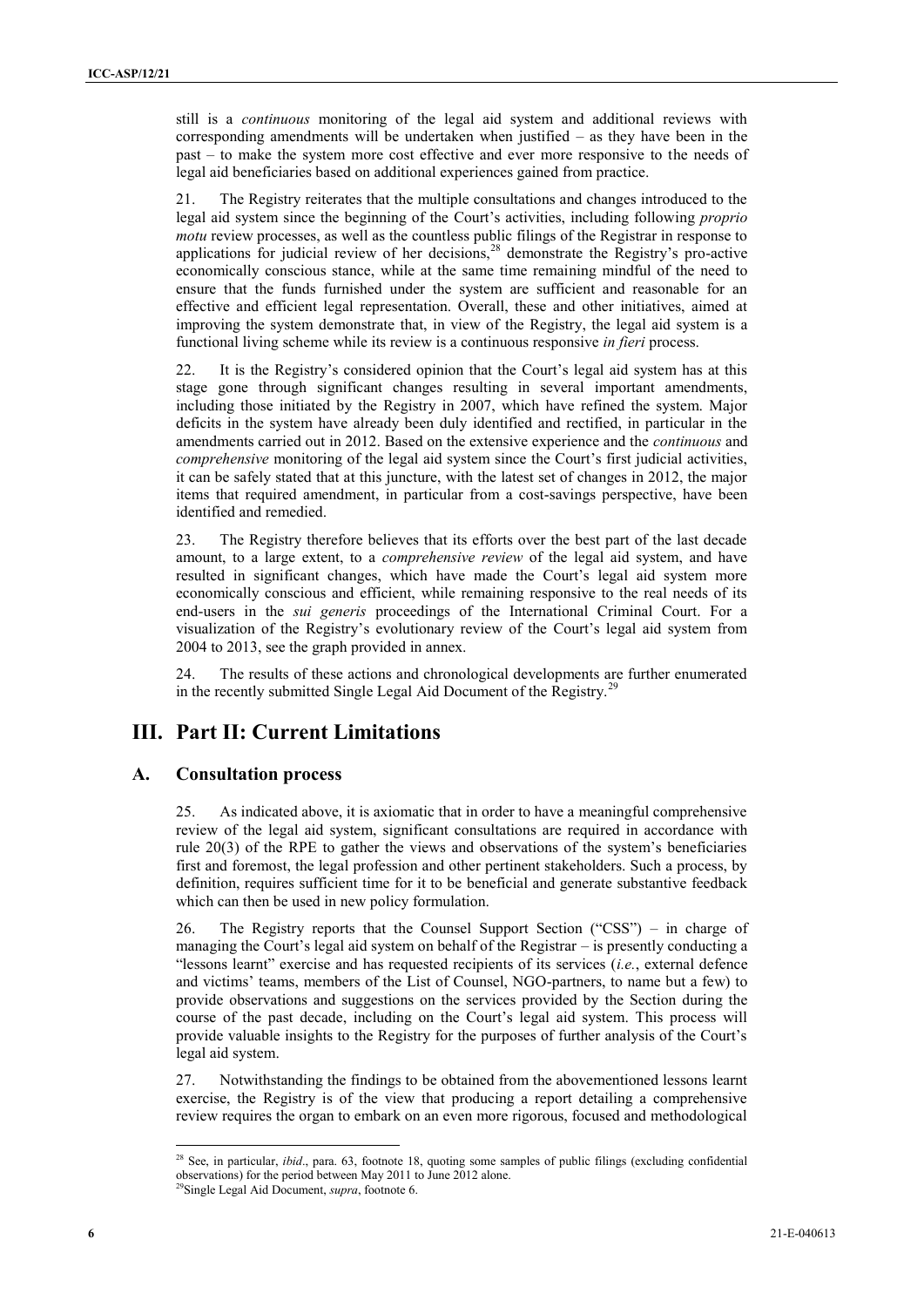consultation process on specific and carefully defined aspects of the Court's legal aid system that may require further assessment. The Registry therefore reiterates that, in order to present the comprehensive review report, there is an absolute need for a *detailed*, *indepth*, and *comprehensive* consultation process to take place with the relevant actors, as conducted for all previous major reviews of the legal aid system. To achieve this, adequate time is needed to fulfill this necessary consultation requirement and to produce recommendations that are both in-depth and of utility.

#### **B. Completion of a judicial cycle**

28. The Registry further notes that to date, a complete judicial cycle (the course of proceedings from investigations to the conclusion of the appeals phase, including reparations) has not yet been concluded in a case. As noted above, the Committee has previously requested a thorough review of the legal aid system upon conclusion of a full cycle of proceedings.<sup>30</sup> In the absence of the completion of a full cycle, the Registry is of the view that it is premature to undertake a review of the system on areas in which there still is insufficient experience. A further review after the completion of such a cycle would provide a clearer perspective on the actual lessons learnt from the proceedings.

## **IV. Part III: Potential Areas for Review**

29. As noted in the Report of the Bureau, the main task of the comprehensive review should be to propose amendments to the legal aid system that would uphold the principles of fair trial, including efficiency, efficacy, and quality and professionalism of legal representation, as well as ensure the financial viability of the system.<sup>31</sup> The Registry reiterates its position that due to the series of amendments implemented since the inception of the Court's legal aid system, as it stands today the system is one which has largely remedied major areas in need of a corrective policy response based on the experiences gained from the operation of the system in practice. There are however certain aspects of the Court's legal aid system that could, in view of the Registry, benefit from further review and assessment.

#### **A. The modalities of the Common Legal Representation of Victims and impact on the budget**

30. In accordance with the legal texts of the Court, a victim shall be free to choose a legal representative.<sup>32</sup> However, where there are a number of victims, the Chamber may, for the purposes of ensuring the effectiveness of the proceedings, request the victims or particular groups of victims, if necessary with the assistance of the Registry, to choose a common legal representative or representatives.<sup>33</sup> Consequently, the decisions by the Chambers on common legal representation affect the level of resources to be granted under the Court's legal aid system. In fact, at times the Chambers' decisions themselves craft the resources to be afforded to legal representative of victims.

31. The Registry presently uses several objective parameters to determine the level of resources to be provided for an effective and efficient representation of victims.<sup>34</sup> The Registry notes that while the decisions on common legal representation have granted varied resources to legal teams,<sup>35</sup> the parameters identified by the Registry may be refined to

<span id="page-6-0"></span><sup>30</sup>See, *e.g.*, ICC-ASP/9/5, *supra*, footnot[e 12,](#page-3-4) para. 77.

<sup>31</sup>See, para. 21 of the Report of the Bureau, *supra*, footnot[e 2.](#page-1-0)

 $32$ Rule 90(1) of the RPE.

 $33$ Rule  $90(2)$  of the RPE.

<sup>&</sup>lt;sup>34</sup>The parameters considered by the Registry include, amongst others, the number and locations of victims and their indigence status, the stage of the proceedings, the specific request of the relevant Chamber, the specific need of the team, the availability and or possibility of the Office of Public Counsel for Victims to intervene and/or provide assistance. *Cf*., the Supplementary Report, *supra*, footnot[e 23.](#page-4-0)

<sup>35</sup> For example, in *The Prosecutor* v*. Katanga* (case no. ICC-01/04-01/07) and in *The Prosecutor* v*. Bemba* (case no. ICC-01/05 -01/08), there are two legal teams with one counsel and team members; in *The Prosecutor* v*. Gbagbo* (case no. ICC-02/11-01/11), a counsel from OPCV is appointed to be assisted by one team member remunerated under the legal aid scheme; in *The Prosecutor* v*. Kenyatta* (case no. ICC-01/09-02/11) and in *The Prosecutor* v*. Sang* (case no. ICC-01/09-01/11), an external counsel is appointed to be assisted by OPCV; and, in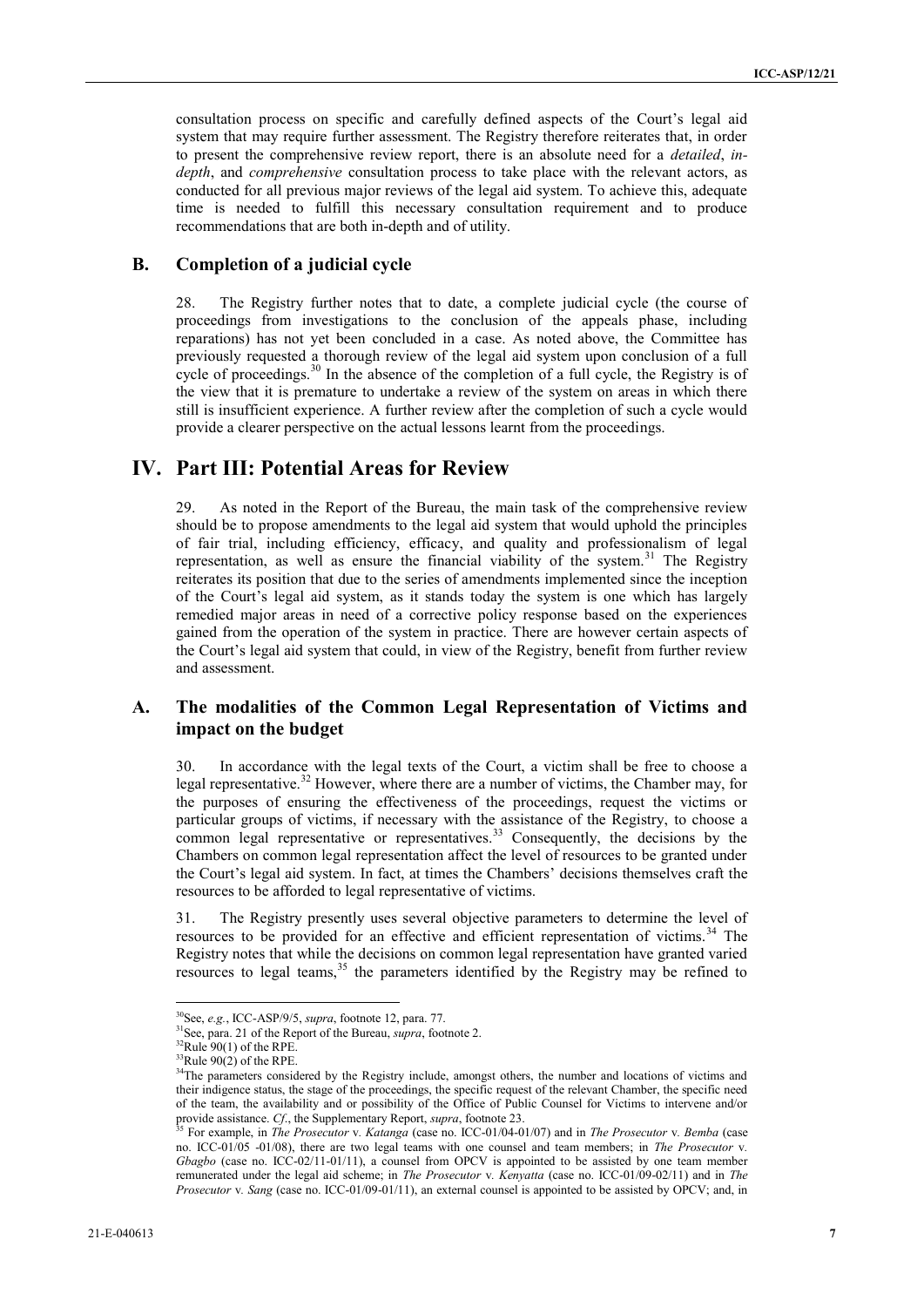arrive at a more uniform application of resources for victims intervening under a common legal representation. The conclusion of a cycle of a case under common legal representation and a thorough consultation process would have to be conducted in advance of any proposal in this regard. The Registry however notes that further reflection should be given to gauge whether tailored lump-sum resource packages may be a workable formula under the Court's legal aid system in the case of common legal representation.

32. While a comprehensive review at this stage is premature, the Registry will continue to monitor the resources currently provided under the Court's legal aid system in the case of common legal representation. Once the relevant parameters become clearly defined through completion of cases and through comprehensive consultation, the Registry may propose changes to the way in which common legal representation is covered by the Court's legal aid system. Any such assessment will take into consideration the role of the OPCV in this regard.

#### **B. The investigation budget of defence and victims' teams**

33. The Court's legal aid system provides each defence team with a core investigation budget in the amount of  $\epsilon$ 73,006 to be used for the entirety of the case.<sup>36</sup> The core budget allocated for investigations for victims' teams is €43,752 for the duration of the proceedings of the case, including the reparations phase.<sup>37</sup> These budgets provide the legal teams with the financial resources necessary to conduct effective investigations in the field, and in the case of legal representatives of victims to also meet with their clients in the field. Such costs include the hourly fees of the professional investigator(s) or resource person(s) and field assistant(s) assigned to the team to conduct investigative work in the field; travel expenses, and the daily subsistence allowance of all team members in connection with *in situ* investigation work in the field.

34. The Registry notes that the implication of a review of this aspect of the legal aid may result in an augmentation of resources to be granted rather than any cost savings. Furthermore, as indicated above, in the absence of the completion of a full cycle of the proceedings, any amount determined as the ultimate amount for investigations may not be based on objective parameters, since the uniqueness of each case before the Court has resulted in varied requests for additional resources for investigations.

35. It is critical to note, however, that this seeming limitation is remedied by the regime of additional means in place whereby the budgets may be increased in response to a successful request for additional means made pursuant to regulation 83(3) of the Regulations of the Court ("the RoC"). In practice, when justified, the Registrar has granted additional means to increase the investigations budget and resources of teams operating under the legal aid scheme,<sup>38</sup> and accordingly, the system as it is, provides enough flexibility to ensure that legal teams have adequate means for an effective and efficient legal representation of their client(s). Nonetheless, the question of whether the standard investigation budgets granted under the Court's legal aid system ought to be increased is a question that may merit further study.

#### **C. The role of the OPCs and their impact on the legal aid system**

#### **1. Office of Public Counsel for Victims**

36. The role of the OPCV has been considered in a number of legal aid reports, decisions and resolutions, including recently in the Supplementary Report. The Registry has previously noted that the appointment of representation of victims is ultimately a judicial

*The Prosecutor* v*. Banda and Jerbo* (case no. ICC-02/05-03/09), a counsel and associated counsel are appointed to be supported by a team.

 ${}^{6}$ See, the Adjustment Report, para. 47.

<sup>37</sup>*Ibid*, para. 58.

<sup>&</sup>lt;sup>38</sup> For example in the *Lubanga* case (case no. ICC-01/04-01/06) alone, the team has been allocated a total of €241,837.56 to date for the investigations budget, while in the *Katanga* case (cit., *supra*, footnote [35\)](#page-6-0), the amount is  $\epsilon$ 173,151.66. The figures continue to vary for several other defence and victims' teams.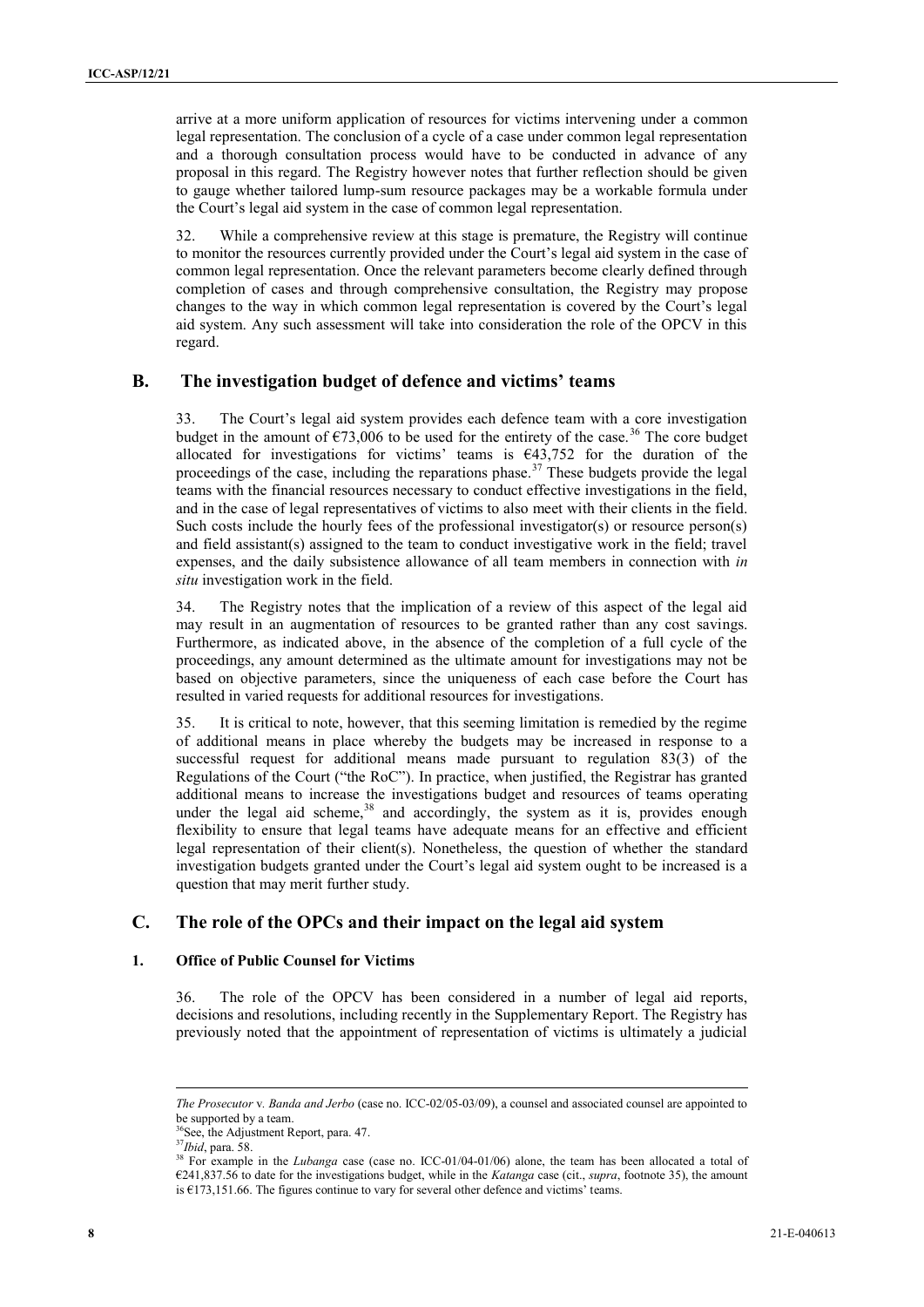matter<sup>39</sup> and that there are strong reasons for retaining the involvement of both internal and external counsel in the representation of victims.<sup>40</sup> Accordingly, pursuant to the specific request in the Decision of the Bureau, $41$  the Registry conducted a consultation process and based on the assessment of the feedback received, and after taking into account relevant objective parameters (*i.e.*, conflicts of interest, views expressed by victims, NGOs, representatives of the legal professional, members of the List of Counsel, etc.), the Registry recommended that the system that ought to be maintained is a two-tier system where both OPCV and external lawyers and other relevant team members (or professionals) can be engaged in the representation of victims in Court proceedings.<sup>42</sup>

37. Nevertheless, as noted in the Report of the Bureau, during the informal meetings and consultation process, some States Parties and stakeholders voiced concerns that the proposed enhanced role of the OPCV could have an impact on the quality of legal representation or on the fairness of the judicial process, or, regarding the OPCV-related measures, that issues of independence, accountability, unnecessary competition, overlap or conflict of interests could arise. A consensus on an enhanced role of the OPCV could not be found at this point in time. $43$ 

38. The above-mentioned report nevertheless requested the Court to study whether ways could be found to implement the option of the enhanced role of the OPCV, as indicated in the Supplementary Report and tasked by the Bureau, without legal and practical impediments, and with particular concern towards issues of accountability, independence, conflict of interests and quality of legal representation in general.<sup>44</sup>

39. The Registry notes that the two-tier system recommended in the Supplementary Report is already implemented in practice. The Registry considers that with the recent amendments to the  $RoC^{45}$  and the current implementation of the two-tier system,<sup>46</sup> a pattern of the modalities of legal representation by the OPCV and external counsel will be developed over time which will provide objective parameters to further study the benefits and limits of an enhanced role of the OPCV.

## **2. Office of Public Counsel for Defence**<sup>47</sup>

40. The Report of the Bureau similarly requested the Court to further analyze the role of the OPCD (and the OPCV), with particular focus on the quality and professionalism of legal representation, and issues of independence, unnecessary overlap with external counsel, possible conflict of interest and economy, respectful of the rights of both defendants and victims.<sup>4</sup>

41. To sufficiently study this matter, adequate time is again required for consultation, as well as studying and reporting on the many different facets of the questions raised.

## **V. Conclusion**

42. The Registry considers that the current legal aid system is the by-product of nearly a decade of policy analysis, review, formulation and reformulation in response to experiences gained from implementation of the system in practice in proceedings before the Court. In other words, in the view of the Registry, a comprehensive review of the legal aid system of

 $\overline{a}$ 

 $\overline{\phantom{a}}$ 

<sup>&</sup>lt;sup>39</sup>Report of the Court on legal aid: Legal and financial aspects of funding victims' legal representation before the Court, ICC-ASP/8/25, of 5 October 2009, paras.33 *et seq.*

<sup>40</sup>*Ibid*., para. 40.

<sup>41</sup>Decision of the Bureau on legal aid, *supra*, footnot[e 13.](#page-3-0)

<sup>42</sup>The Supplementary Report, *supra*, footnot[e23,](#page-4-0) para.46 *et seq.*

<sup>43</sup>Report of the Bureau, *supra*, footnot[e 2,](#page-1-0) para.18.

<sup>44</sup>*Ibid*., para. 22, sub-para. (a).

<sup>45</sup>Regulations 80 and 81(3) of the RoC.

<sup>46</sup> In *The Prosecutor* v. *Gbagbo*, the OPCV is appointed as counsel, to be assisted by one external team member under the legal aid scheme (see, ICC-02/11-01/11-138). In the two *Kenya* cases, namely *The Prosecutor* v. *Kenyatta*, and *The Prosecutor* v. *Sang et al.*, the Chamber appointed external counsel as the common legal representative to be assisted by assistants from the OPCV (see ICC-01/09-02/11-537 and ICC-01/09-01/11-479).

<sup>&</sup>lt;sup>47</sup>The Office of Public Counsel for Defence ("the OPCD").

<sup>48</sup> Report of the Bureau, *supra*, footnot[e 2,](#page-1-0) para.22.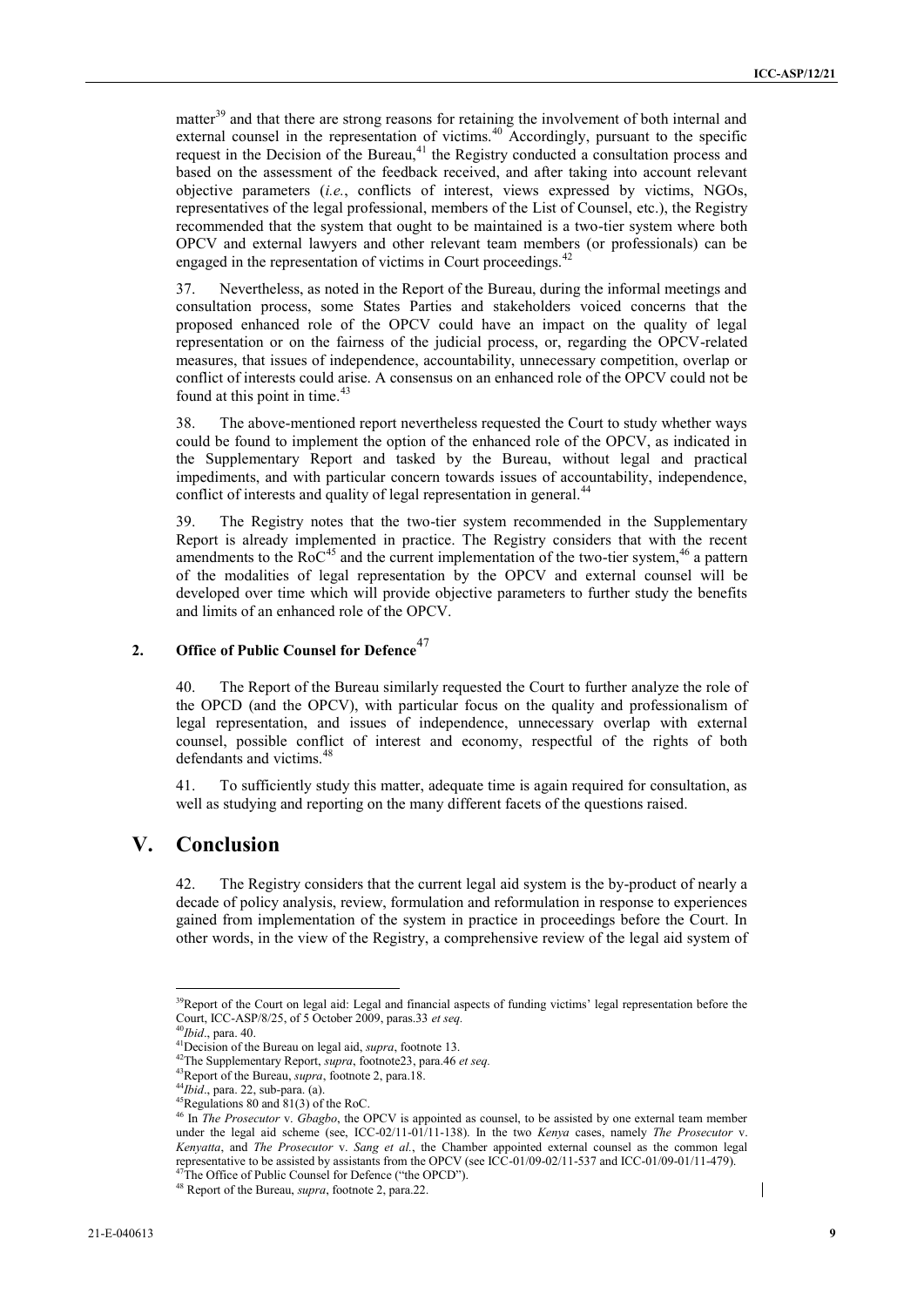the Court has in fact already been achieved by virtue of the many consultation and review processes undertaken to date.

43. As stated earlier in this report, the Court's legal aid system as it stands today is fully functional and is aptly tailored to meet the needs of its end-users in the unique and complex proceedings of the Court, and benefits from the necessary controls and compliance mechanisms expected of a publicly funded legal aid scheme. The 2012 amendments in particular have remedied certain deficits which came to light from the implementation of the system in practice, ridding the system of unnecessary cost-drivers, and resulting in substantial annual savings while guaranteeing the rights of indigent persons to an effective and efficient legal representation. The approach of the Registry since the system's inception has been to engage in an ongoing monitoring and review process where the legal aid system will be subjected to further review and amendments when the circumstances, as well as the needs of the relevant stakeholders, reasonably justify adjustments to the system. This is an ongoing process.

44. Whilst the Registry is confident in the functioning of the system as crafted and in existence today, this report has highlighted areas in which additional policy review and work can be undertaken. A one-shot comprehensive review of the system which scrutinizes anew all aspects of the Court's legal aid system or sufficiently explores the issues listed in Part III of this report requires reasonable time for the necessary consultations, policy analysis and formulation to take place.

45. The Registry proposes that in the existing context of its fruitful collaboration with The Hague Working Group, the relevant Registry representatives and members of that Working Group cooperate to establish clear guidelines and a corresponding timeline for review process that can meaningfully explore additional areas of the Court's legal aid system that may benefit from further scrutiny and evaluation.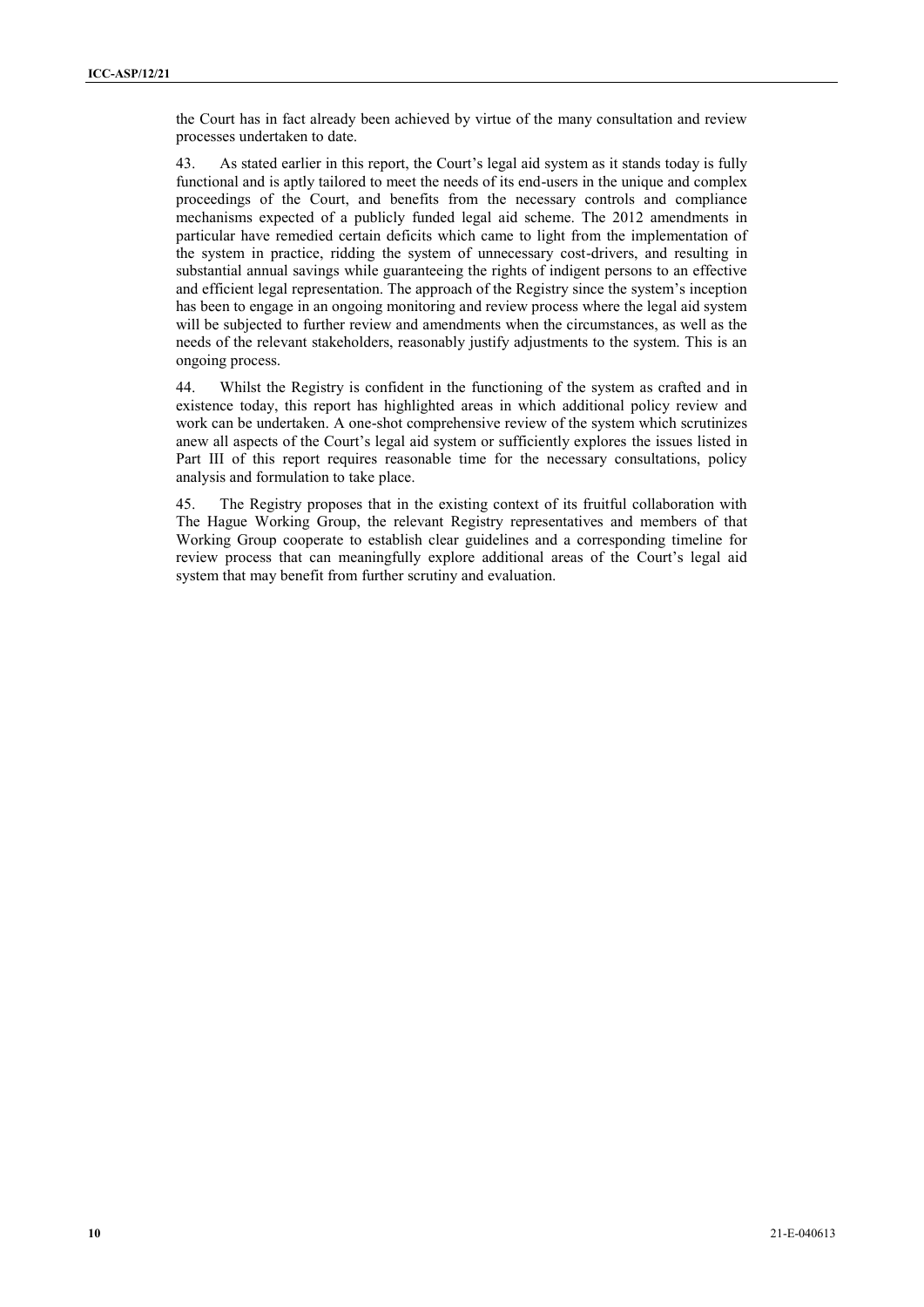# **Annex**

# **The Registry's Evolutionary Review of the Court's Legal Aid System**

|     | 18                                                                                                                                                                                                                                                           | 19 <sup>°</sup><br>$^{20}$<br>21<br>$22\,$<br>23<br>24 | Continuous<br>process of<br>25<br>review |
|-----|--------------------------------------------------------------------------------------------------------------------------------------------------------------------------------------------------------------------------------------------------------------|--------------------------------------------------------|------------------------------------------|
|     |                                                                                                                                                                                                                                                              |                                                        |                                          |
| 1.  | Report to the Assembly of States Parties on options for ensuring adequate<br>defence counsel for accused persons                                                                                                                                             | $ICC-ASP/3/16$                                         | 17 August 2004                           |
| 2.  | Report by the Registry on the Formal Procedure for Assessment and<br>Oversight of the Court's System of Legal Assistance                                                                                                                                     | ICC-ASP/4/CBF.2/3                                      | 30 August 2005                           |
| 3.  | Report to the Assembly of States Parties on options for ensuring adequate<br>defence counsel for accused persons (ICC-ASP/3/16) - Update to Annex 2:<br>Payment details of the ICC legal aid scheme; (previously issued as ICC-<br>ASP/4/CBF.1/8 and Corr.1) | ICC-ASP/5/INF.1                                        | 31 October 2006                          |
| 4.  | Report of the Committee on Budget and Finance on the work of its eighth<br>session                                                                                                                                                                           | $ICC-ASP/6/2$                                          | 29 May 2007                              |
| 5.  | Report on the operation of the Court's legal aid system and proposals for<br>its amendment; (previously issued as ICC-ASP/6/CBF.1/1 and Add.1)                                                                                                               | $ICC-ASP/6/4$                                          | 31 May 2007                              |
| 6.  | Report on the principles and criteria for the determination of indigence for<br>the purposes of legal aid (pursuant to paragraph 116 of the Report of the<br>Committee on Budget and Finance of 13 August 2004); (previously issued<br>as ICC-ASP/4/CBF.1/2) | ICC-ASP/6/INF.1                                        | 31 May 2007                              |
| 7.  | Report on appropriate resources for financial investigations under the<br>Court's legal aid programme                                                                                                                                                        | $ICC-ASP/7/4$                                          | 26 May 2008                              |
| 8.  | Interim report on different legal aid mechanisms before international<br>criminal jurisdictions                                                                                                                                                              | $ICC-ASP/7/12$                                         | 19 August 2008                           |
| 9.  | Report on different legal aid mechanisms before international criminal<br>jurisdictions                                                                                                                                                                      | $ICC-ASP/7/23$                                         | 31 October 2008                          |
| 10. | Report of the Court on family visits to indigent detained persons                                                                                                                                                                                            | $ICC-ASP/7/24$                                         | 5 November 2008                          |
| 11. | Interim report of the Court on legal aid: Legal and financial aspects for<br>funding victims' legal representation before the Court ; (previously issued<br>as ICC-ASP/8/CBF.1/2)                                                                            | $ICC-ASP/8/3$                                          | 6 May 2009                               |
| 12. | Interim report of the Court on legal aid: Alternative models for assessment<br>of indigence; (previously issued as ICC-ASP/8/CBF.1/3)                                                                                                                        | ICC-ASP/8/4                                            | 6 May 2009                               |
| 13. | Report of the Court on the financial aspects of enforcing the Court's<br>obligation to fund family visits to indigent detained persons; (previously<br>issued as ICC-ASP/8/CBF.1/7)                                                                          | ICC-ASP/8/9                                            | 6 May 2009                               |
| 14. | Report of the Court on legal aid: Alternative models for assessment of<br>indigence; (previously issued as ICC-ASP/8/CBF.2/8)                                                                                                                                | ICC-ASP/8/24                                           | 5 October 2009                           |
| 15. | Report of the Court on legal aid: Legal and financial aspects of funding<br>victims' legal representation before the Court ; (previously issued as ICC-<br>ASP/8/CBF.2/13)                                                                                   | $ICC-ASP/8/25$                                         | 5 October 2009                           |
| 16. | Report of the Bureau on legal aid for victims' legal representation                                                                                                                                                                                          | $ICC-ASP/8/38$                                         | 28 October 2009                          |
|     |                                                                                                                                                                                                                                                              |                                                        |                                          |